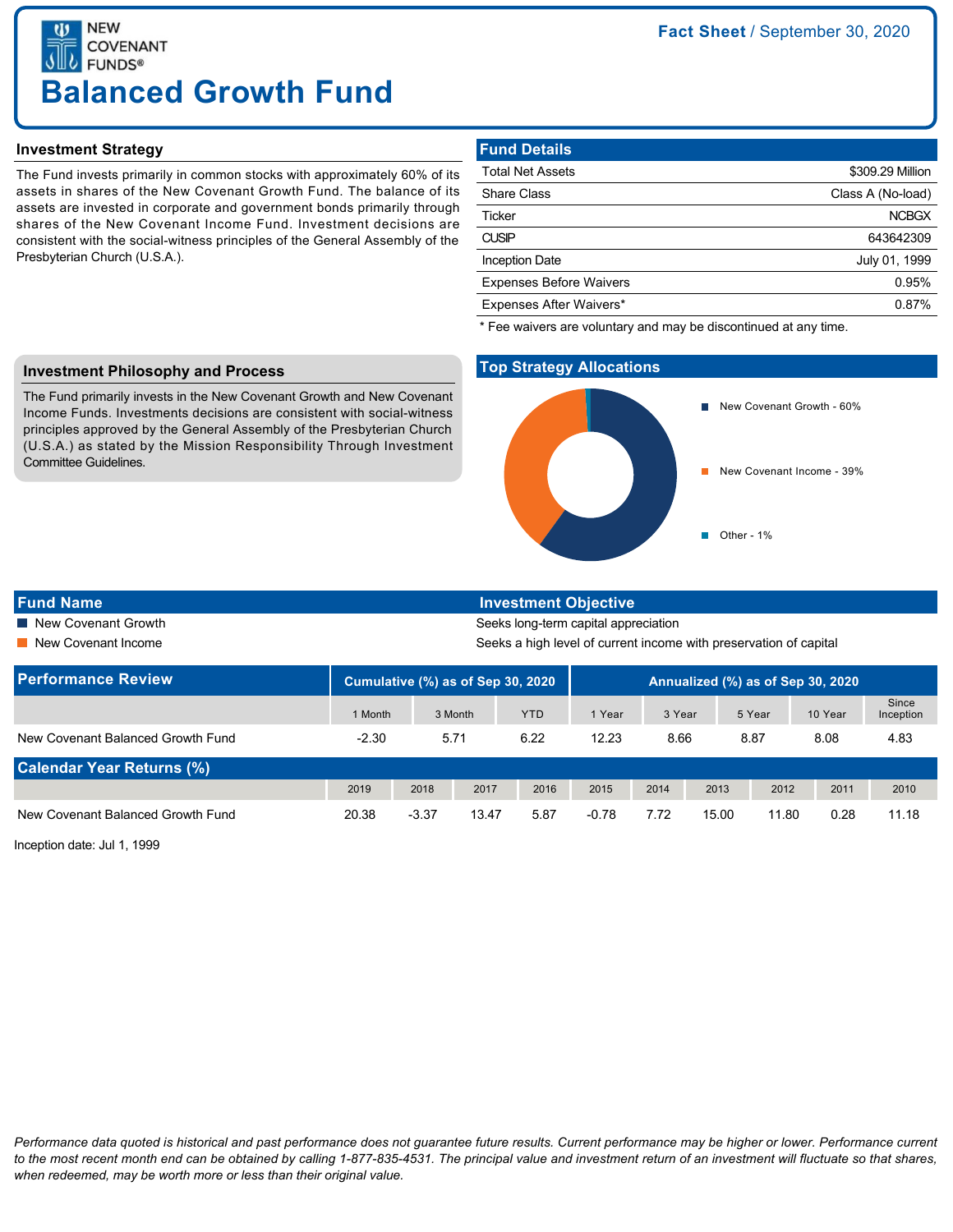# New Covenant Balanced Growth Fund **Fact Sheet** / September 30, 2020



-6.0%

The Fund's asset allocation weights are intended to illustrate the Fund's exposure to certain asset classes. The Fund is actively managed and the asset classes used, and the Fund's allocations between asset classes, will be determined based on the Adviser's views of fundamental, technical or valuation measures.

A Bloomberg Barclays Intermediate US Aggregate Bond Index (USD) B Russell 3000 Index (USD)

A B

# **Strategy Breakdown: Top Underlying Fund Allocations and Top 5 Sub-Advisors**

The Funds use New Covenant Funds to meet their target asset class allocations. Each underlying Fund is composed of a global network of specialized managers that invest in distinct sectors of the markets. The use of specialist managers reflects our view on the value of diversification across and within asset classes.

| <b>New Covenant Growth Fund</b>                          | <b>Start Date</b> |
|----------------------------------------------------------|-------------------|
| Parametric Portfolio Associates                          | 2012              |
| New Covenant Income Fund                                 | <b>Start Date</b> |
| Western Asset Management<br>Income Research & Management | 2012<br>2016      |

The money managers listed are subject to the Fund's board approval. Subject to the approval of the Funds' Board of Trustees, SEI has the right to hire or terminate a money manager within a New Covenant fund at any time and without shareholder vote.

| <b>Underlying Fund Performance - New Covenant Funds</b>                                              |         |                                   |         |            |                                   |        |        |         |                    |
|------------------------------------------------------------------------------------------------------|---------|-----------------------------------|---------|------------|-----------------------------------|--------|--------|---------|--------------------|
|                                                                                                      |         | Cumulative (%) as of Sep 30, 2020 |         |            | Annualized (%) as of Sep 30, 2020 |        |        |         |                    |
|                                                                                                      |         | 1 Month                           | 3 Month | <b>YTD</b> | 1 Year                            | 3 Year | 5 Year | 10 Year | Since<br>Inception |
| New Covenant Growth<br>Fund fees before waivers 0.97%, after waivers 0.72%<br>Inception Date: 7/1/99 | Class A | $-3.77$                           | 8.91    | 5.51       | 15.32                             | 11.16  | 12.34  | 11.38   | 5.23               |
| New Covenant Income<br>Fund fees before waivers 0.95%, after waivers 0.80%<br>Inception Date: 7/1/99 | Class A | $-0.09$                           | 0.95    | 4.98       | 5.47                              | 3.97   | 3.25   | 2.81    | 3.64               |

Unless otherwise noted, fee waivers are voluntary and may be discontinued at any time.

*Performance data quoted is historical and past performance does not guarantee future results. Current performance may be higher or lower. Performance current to the most recent month end can be obtained by calling 1-877-835-4531. The principal value and investment return of an investment will fluctuate so that shares, when redeemed, may be worth more or less than their original value.*